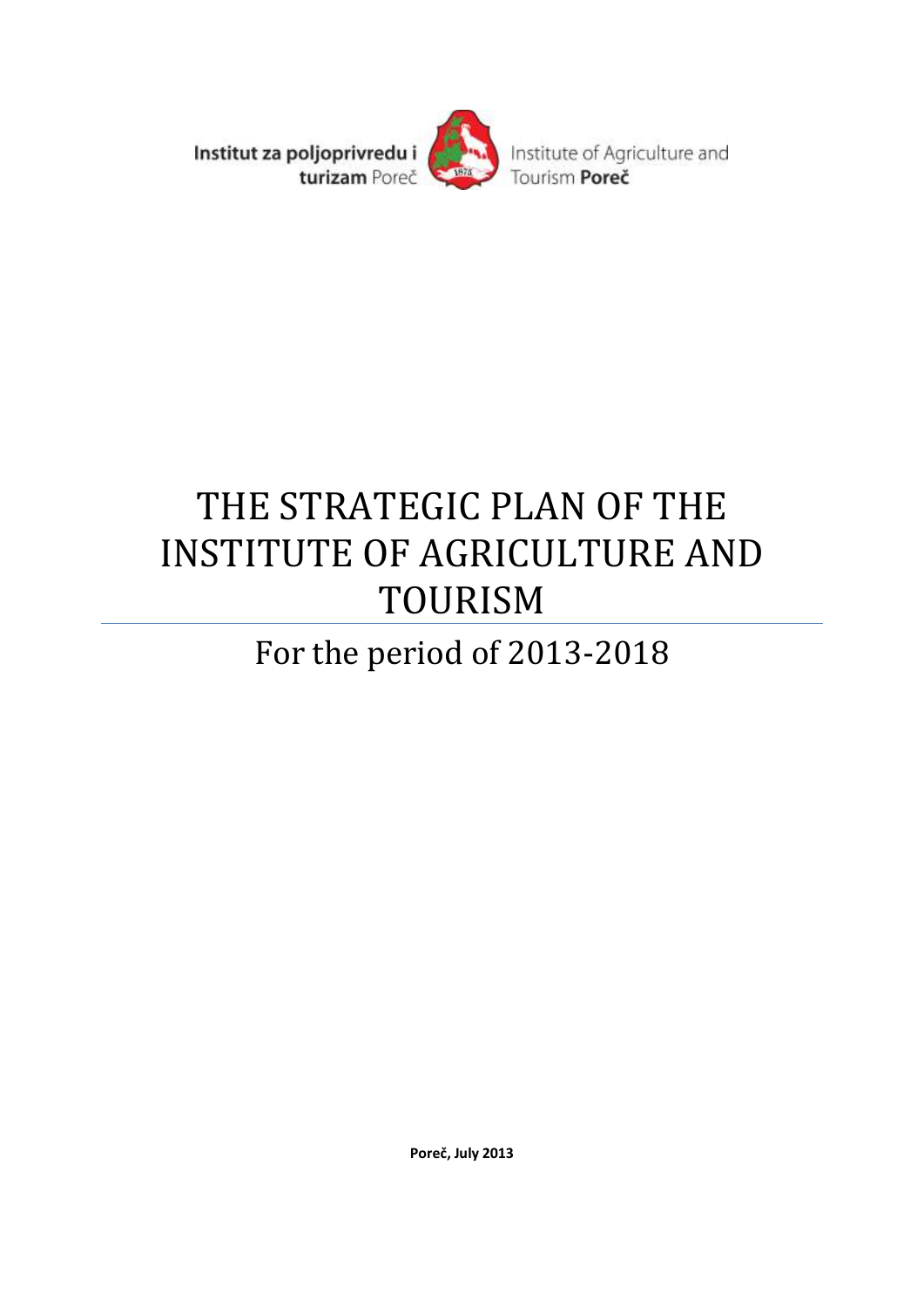## **CONTENTS**

| OVERALL OBJECTIVE 1. ENHANCE THE SCIENTIFIC ACTIVITY, WITH PARTICULAR EMPHASIS ON APPLIED AND                                                                                     |
|-----------------------------------------------------------------------------------------------------------------------------------------------------------------------------------|
| Specific objective 1.1. Provide a higher level of quality of scientific work in the field of                                                                                      |
| Specific objective 1.2. Realise an active role in the creation and implementation of public                                                                                       |
|                                                                                                                                                                                   |
| OVERALL OBJECTIVE 2. ESTABLISH A STRONG SCIENTIFIC INFRASTRUCTURE AS AN ESSENTIAL ELEMENT IN<br>CREATING A COMPLETE AND FUNCTIONAL AGRO-FOOD SYSTEM AND TOURISM IN RURAL AREAS 12 |
| Specific objective 2.1. Provide a higher level of quality work by creating suitable<br>infrastructure (accredited and certified laboratories, sensorial laboratory, collection    |
| Specific objective 2.2. Project coordination with other partners in order to make better                                                                                          |
| Specific objective 2.3. Establish a centre for the conservation of genetic resources of<br>agricultural and other plants, with particular emphasis on grape vines, olives and     |
| Specific objective 2.4. Establish a centre to support the development of tourism in rural                                                                                         |
|                                                                                                                                                                                   |
| OVERALL OBJECTIVE 3. DEVELOPING HUMAN RESOURCES AND STRENGTHENING OF INTERNATIONAL                                                                                                |
| Specific objective 3.1. Encourage mobility and develop human resources in the Institute 16                                                                                        |
| Specific objective 3.2. Encourage international cooperation and collaboration with                                                                                                |
|                                                                                                                                                                                   |
|                                                                                                                                                                                   |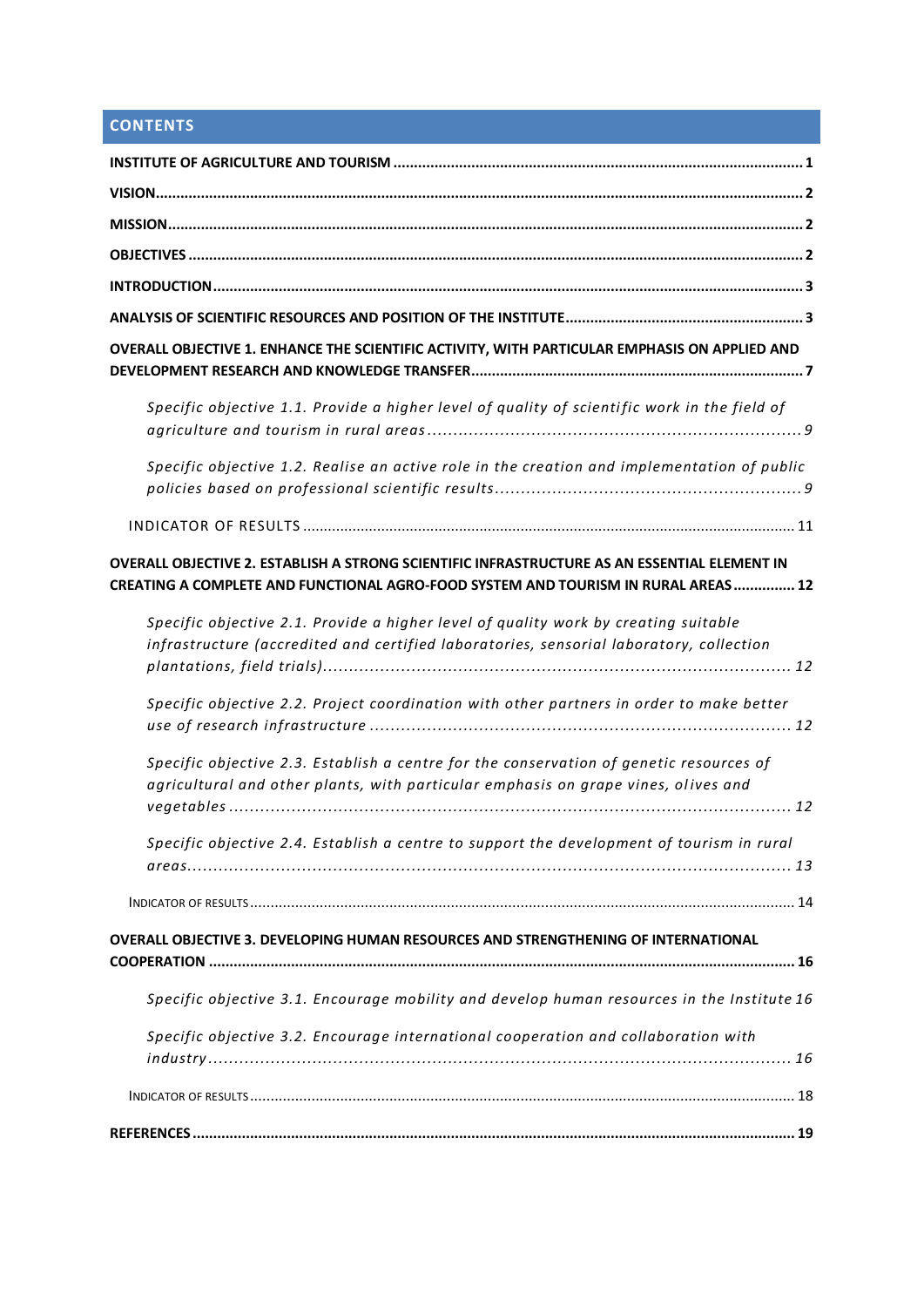## <span id="page-2-0"></span>INSTITUTE OF AGRICULTURE AND TOURISM

The Institute of Agriculture and Tourism in Poreč (in the following text "the Institute") is a public scientific institute which operates in the frame of the Ministry of Science, Education and Sports of the Republic of Croatia.

During its history the Institute has changed names, content and levels of research. Referred to as "The Establishment" on 5<sup>th</sup> September 1874 the Istrian Parliament made a decision to establish a Provincial viticulture-pomology station (Stazione eno-pomologica provinciale) with headquarters in Poreč. The station began work in April 1875 on agricultural plots allotted in the suburbs of the city. The current name the Institute of Agriculture and Tourism dates from 1989 and in 1996 it became a public scientific institution.

Over its 138 years the basic commitment of the Institute has been to perform applied scientific research with the aim to solve actual problems in agriculture and to define points of rural space development. The human and material resources of the Institute are used to provide fast and high quality development of agriculture having in mind its importance in enhancing the economy, ecological and social features of the whole Mediterranean area. In the last 20 years the activities have been widened by research in the domain of tourism, especially in rural areas by which the Institute has managed to fit into the basic strategic economical directions of the region's development.

Figure 1. Organisation of the Institute of Agriculture and Tourism

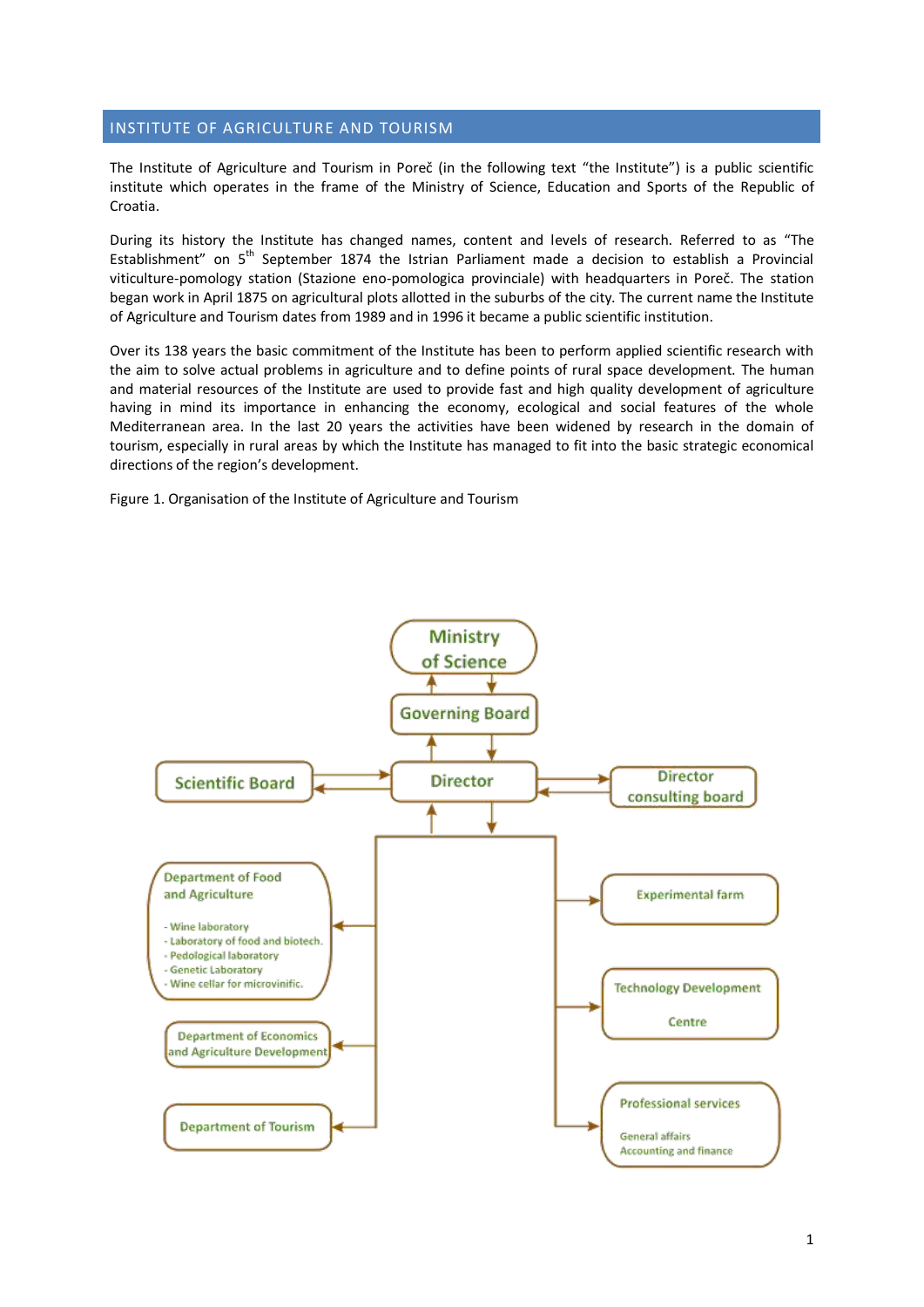## <span id="page-3-0"></span>**VISION**

We aim to be the leading scientific research and infrastructure institution in the fields of agriculture and tourism, both at the local and national levels. In addition we aim to be recognised within the international framework, contributing permanently to the lasting overall development of rural areas, biodiversity and natural and cultural values.

## <span id="page-3-1"></span>**MISSION**

Learn and transfer knowledge through scientific research and professional activities in agriculture and tourism, in order to achieve sustainable development of rural areas.

### <span id="page-3-2"></span>**OBJECTIVES**

Overall objective 1. Enhance the scientific activity, with particular emphasis on applied and development research and knowledge transfer

Specific objective 1.1. Provide a higher level of quality of scientific work in the field of agriculture and tourism in rural areas

Specific objective 1.2. Realise an active role in the creation and implementation of public policies based on professional scientific results

Overall objective 2. Establish a strong scientific infrastructure as an essential element in creating a complete and functional agro-food system and tourism in rural areas

Specific objective 2.1. Provide a higher level of quality work by creating a suitable infrastructure (accredited and certified laboratories, sensorial laboratory, collection plantations, and field trials)

Specific objective 2.2. Project coordination with other partners in order to make better use of research infrastructure

Specific objective 2.3. Establish a centre for the conservation of genetic resources of agricultural and other plants, with particular emphasis on grape vines, olives and vegetables

Specific objective 2.4. Establish a centre to support the development of tourism in rural areas

Overall objective 3. Develop human resources and strengthening of international cooperation

Specific objective 3.1. Encourage mobility and develop human resources in the Institute

Specific objective 3.2. Encourage international cooperation and collaboration with industry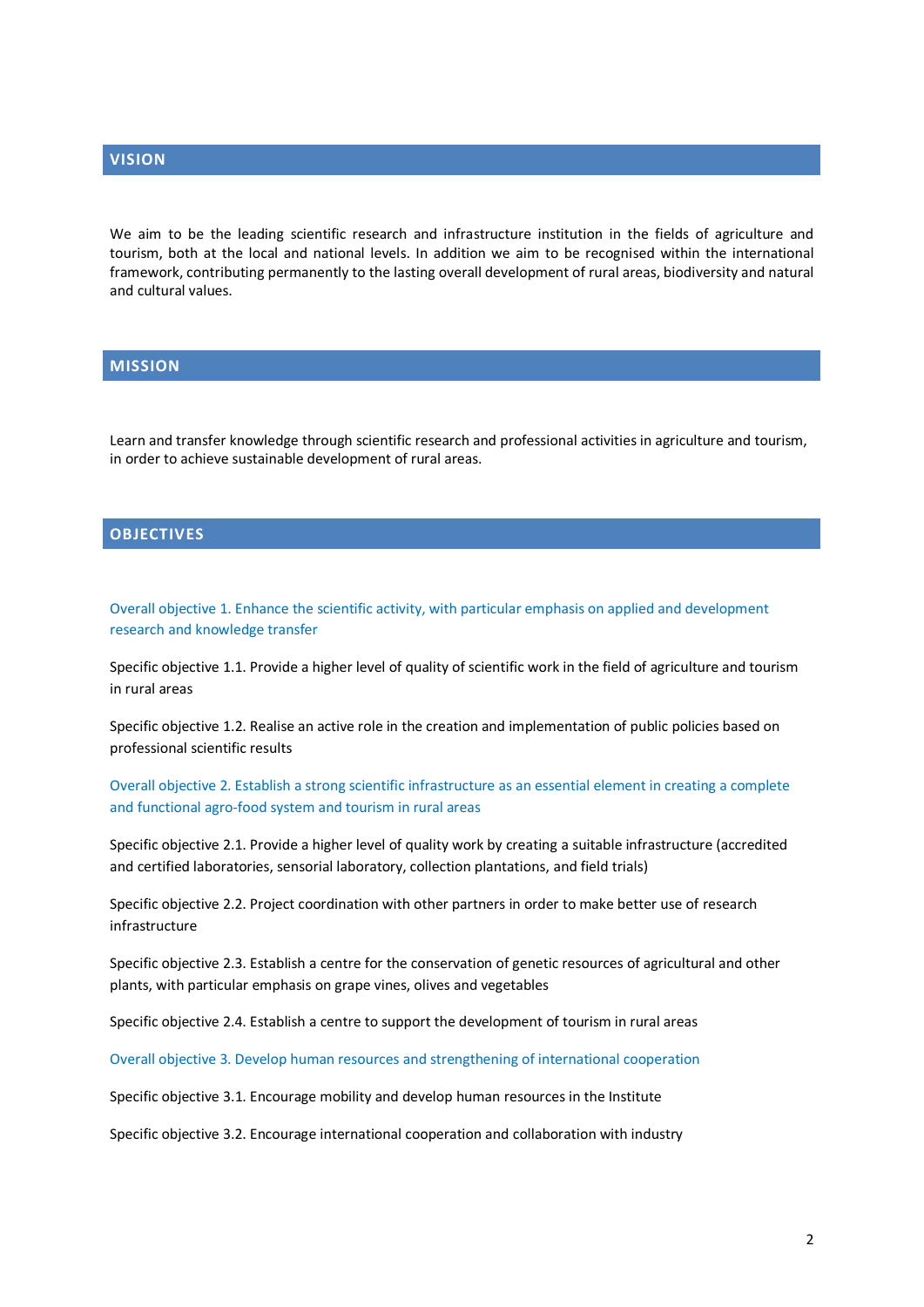<span id="page-4-0"></span>Scientific research is an important prerequisite for the development which ensures the stability and quality of future society. There is a certain time-lag in which scientific research results become specific, recognisable and measurable for the economy and society in general. Therefore, in order to accomplish scientific programmes which are of strategic interest, the Croatian Government has founded scientific institutes (The Act on Scientific Activity and Higher Education, Official Gazette 45/09, article 25).

The strategic directions for the development of the Institute for the period from 2013 to 2018 are presented in this document. They are based on strategic development directions passed by the Ministry of Science, Education and Sports of the Republic of Croatia in The Strategic Plan for the period from 2013 to 2018. The strategic directions focus on encouraging stronger networks of scientific institutions, development of human resources in science and innovation, encouraging mobility and international cooperation, and encouraging entrepreneurship based on innovation and high technology.

### <span id="page-4-1"></span>**ANALYSIS OF SCIENTIFIC RESOURCES AND POSITION OF THE INSTITUTE**

The basic activity of the Institute includes applicable scientific research in agriculture and tourism as a part of scientific and technical projects related to viticulture, wine-making production, olive growing and production of olive oil, vegetable growing, agro-economy and tourism. There are also other activities conducted by the Institute which are encompassed in services provided by accredited laboratories (wine and food-biotechnology) or are the results of basic activity like physicochemical and sensory analysis of wine and olive oil, soil analysis, genetic analysis, consultation on production, business analysis, market research, investment and development studies in agriculture and tourism, consultation on management of manifestations and of human resources in tourism, professional lectures and seminars and professionally guided tastings of wine and olive oil.

Human resources are a basis for scientific research activities in the Institute. There are 44 employees in the Institute, 13 of whom are in scientific positions, eight of whom are employed as assistants and three of whom are in professional positions. Considering the structure of scientific positions, there are eight senior research associates, three research associates and two research advisors.

There are various organisational units in the Institute: Administrative Department (general, legal and human resources, accounting and finance), Department of Agriculture and Food (laboratory, mini-vinification cellar), Department of Economics and Agricultural Development, Department of Tourism, Technology Development Centre and Agricultural Experimental Farm.

The Institute is owner of land of a total area of 31.89 ha, of which 16.89 ha form the agricultural experimental farm according to the following structure: 3.83 ha of vineyards, 1.22 ha of olive groves, 0.26 ha of fig trees, 11.25 ha of arable land, 0.10 ha of protected areas, 0.14 ha of pastures, 0.09 ha of meadows, 2.45 ha of forest land and 12.55 ha of other land (yards, roads, parking lots, etc.).

Four laboratories operate within the Institute: Wine, Food Technology and Biotechnology, Genetic and Soil laboratory, in which scientific research and commercial work are carried out, focused on providing services in the field of physicochemical and sensory analysis of various agricultural and food products, soil and plant material. The importance of our laboratories originates from our own and independent analytical work which is focused on the valorisation of local products (wine, brandy, olive oil) and their protection. Laboratory equipment is relatively good and therefore work with modern instruments (GC/FID, GC/MS, HPLC/UV-Vis/RI, UV/Vis spectrophotometer, etc.) allows detailed chemical analyses and collection of data which are acceptable for publication in the influential international magazines in the relevant fields. The Wine Laboratory and Food Technology and Biotechnology Laboratory have the status of accredited laboratories according to the HRN EN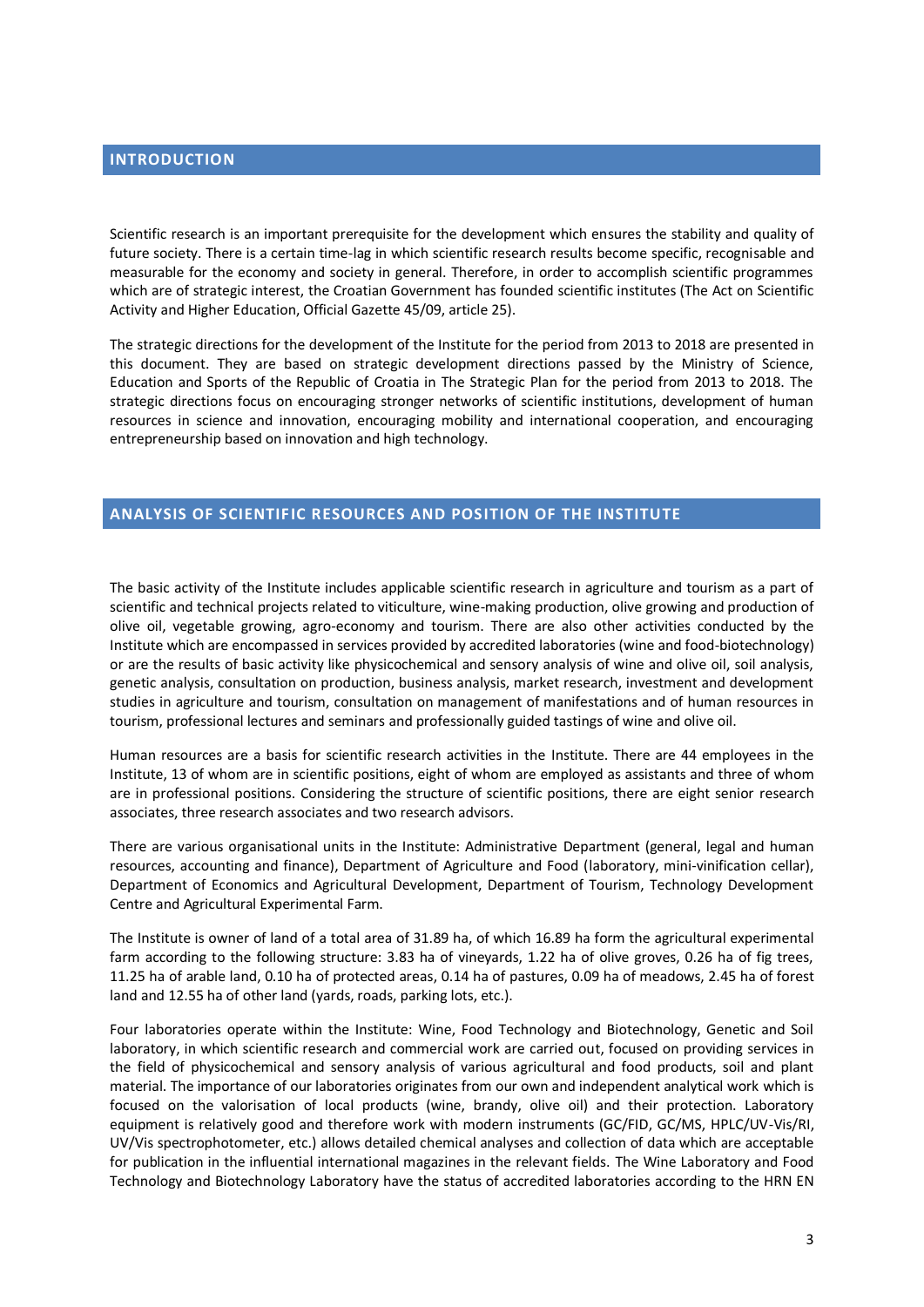ISO/IEC 17025 standard. The Wine laboratory is authorised by the Ministry of Agriculture to carry out physicochemical analysis of must, wine, other grape and fruit wines and other products based on fruit wines for the release of these products on the market, while the Food Technology and Biotechnology Laboratory is accredited in the field of physicochemical and sensory analyses of olive oil for the purpose of official controls. Both laboratories are of special significance at the local and national levels as infrastructural elements in the operation, development and control of the market and improving of wine and olive oil quality.

The Institute also has its own panels for the sensory evaluation of wine and virgin olive oils that act as parts of the laboratories. The panel for sensory evaluation of virgin olive oil is on the List of professional panels and it is the only official panel in the Republic of Croatia, authorised by the Ministry of Agriculture to perform official controls of olive oil. The Committee for sensory tasting of wines consists of authorised certified sensory analysts, who are also members of the official Commission for the sensory evaluation of wines and other grape and wine products in the Republic of Croatia.

A well-equipped wine cellar "Minivinification", thanks to the large number of small stainless steel barrels and the latest technological advances, allows the setting of a number of scientific experiments of winemaking with the appropriate number of repetitions, which is of great importance for the regional winery environment.

The Institute is the only institution in the Republic of Croatia and beyond, which cherishes a multidisciplinary approach to research which connects agriculture and tourism, the two being closely related, interdependent and inseparable sectors. It is well known that the quality, specificity, tradition and reputation of agro-food production and products in a particular geographic area can have a powerful impact on the development of tourism while, on the other hand, global trends in nutrition habits in tourism encourage changes in the structure and volume of agricultural production. The Institute's work is based on a study of all the aspects that can improve various segments in the chain from cultivation of raw materials to the sale of the finished product.

In order to determine the current situation and plan future directions of the Institute, a SWOT analysis has been made on which this document is based (Table 1).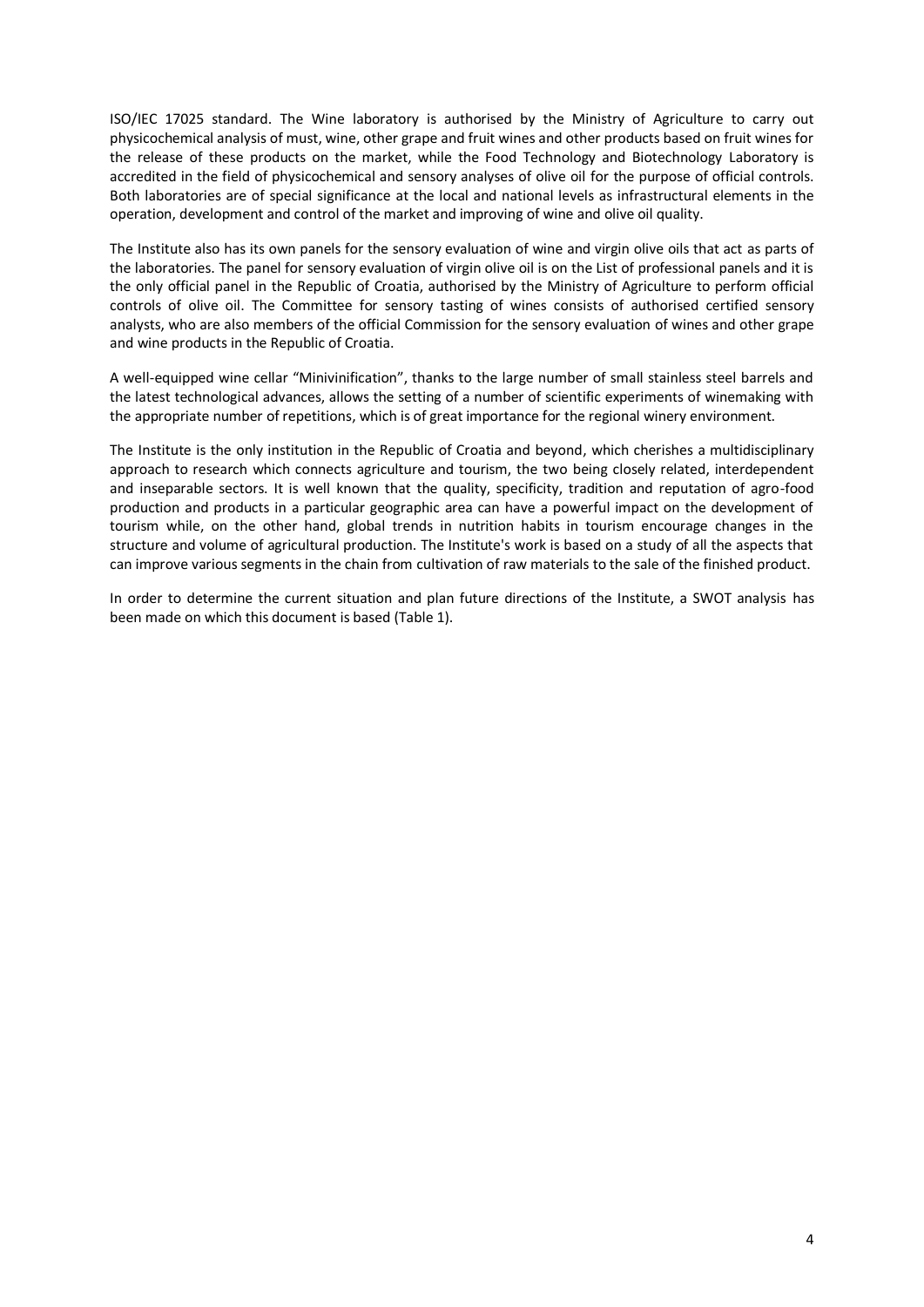## *Table 1. SWOT analysis of scientific and research activities in the Institute:*

| <b>STRENGTHS</b>                                                                                                                                                                                                                                                                                                                                                                                                                                                                                                                                                                                                                                                                                                                                                                                                                                                                        | <b>WEAKNESSES</b>                                                                                                                                                                                                                                                                                                                                               |
|-----------------------------------------------------------------------------------------------------------------------------------------------------------------------------------------------------------------------------------------------------------------------------------------------------------------------------------------------------------------------------------------------------------------------------------------------------------------------------------------------------------------------------------------------------------------------------------------------------------------------------------------------------------------------------------------------------------------------------------------------------------------------------------------------------------------------------------------------------------------------------------------|-----------------------------------------------------------------------------------------------------------------------------------------------------------------------------------------------------------------------------------------------------------------------------------------------------------------------------------------------------------------|
| Century-old tradition of research activity and prominent role in agricultural<br>development at local, regional and national levels,                                                                                                                                                                                                                                                                                                                                                                                                                                                                                                                                                                                                                                                                                                                                                    | -Difficult process of creating new jobs and scientific advancement to senior<br>scientist jobs,                                                                                                                                                                                                                                                                 |
| Large proportion of scientists with higher research degrees and adequate<br>competence,<br>Significant increase in young scientists (PhD),<br>Good infrastructural facilities and laboratory equipment, research facilities<br>and permanent collection plantations of native species (vines, olives, figs),<br>Accredited and authorised laboratories for physical, chemical and sensory<br>analysis of wine and olive oil,<br>Large own experimental agricultural areas,<br>Interdisciplinary structure of scholars and scientists in the fields of<br>biotechnological, social and technical sciences and in the subfields of<br>agriculture, food technology, biotechnology, economics, architecture and<br>urban planning,<br>Experience in the development and management of economic, development<br>and investment projects in agriculture, hunting and tourism in rural areas, | -Difficulty in getting new research assistants,<br>-Insufficient representation of some scientists in different specialties,<br>-High cost of equipping and maintaining laboratories,<br>-Lack of experience and their own financial resources necessary for securing<br>international projects,<br>-Failure to attract renowned scholars from home and abroad. |
| Experience in creating spatial planning documents at a municipal level,<br>The ability to create interdisciplinary teams within institutions (agriculture,<br>economics, urban planning).                                                                                                                                                                                                                                                                                                                                                                                                                                                                                                                                                                                                                                                                                               |                                                                                                                                                                                                                                                                                                                                                                 |
| <b>POSSIBILITIES</b>                                                                                                                                                                                                                                                                                                                                                                                                                                                                                                                                                                                                                                                                                                                                                                                                                                                                    | <b>THREATS</b>                                                                                                                                                                                                                                                                                                                                                  |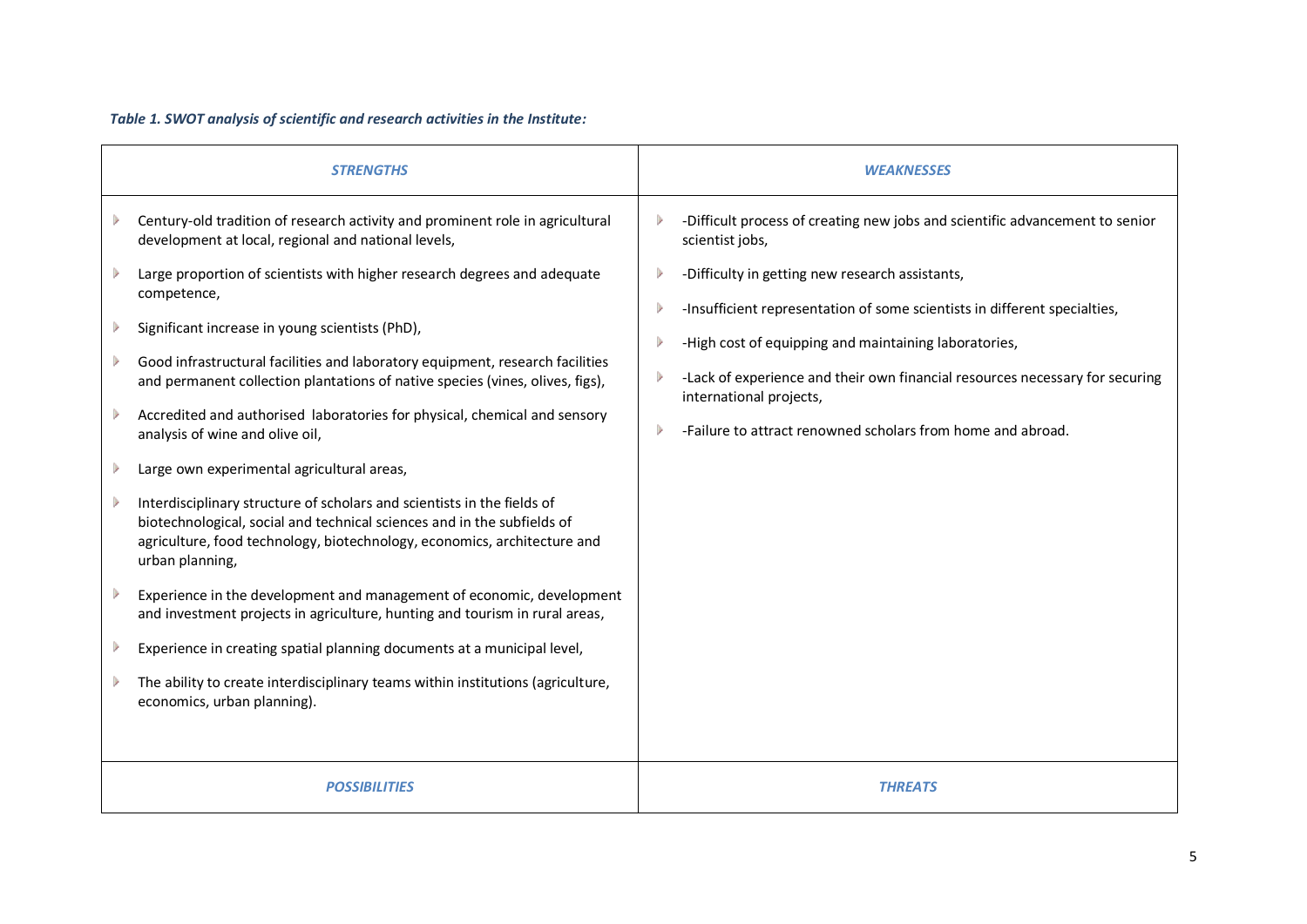| Determinants of European and Croatian policies which set as basic priorities |
|------------------------------------------------------------------------------|
| the improvement of the quality and safety of agricultural products,          |

- Agriculture and tourism are the economic sectors of strategic interest and importance to the development of the country and the region in which the Institute operates,
- The vicinity of the western developed regions increases the possibilities of application and implementation of projects within the transboundary framework,
- Enhanced development by insertion into EU research schemes, D
- Consolidation of education role by inclusion in existing academic programmes,
- Possibilities of modern informatics technologies in knowledge transfer and research results,
- Collaboration with stakeholders in regional agriculture, nutrition and tourism sectors,
- Our huge national potential lies in the production of agro-food products with higher added value,
- Implementation of procedures for the protection of autochthonous and genuine agricultural products creates opportunities for marketing preparation for the placement of these products through tourism and hospitality,
- Cooperation with established producers of agro-food products, primarily winegrowers, winemakers, olive and vegetable growers, who seek continuous improvement of production and technological processes.
- The role of science and research is inadequately recognised and employed in the advancement of society,
- Insufficient funds for scientific research,
- The lack of free work positions for young scientists and, in recent times, a very complicated process for their employment,
- Loss or decreased autonomy in development directions decision making,
- Merging with incompatible and unrelated institutions and organisations,
- Loss of legal entity status and autonomy in the management of funds and property,
- Loss of autonomy in the organisation of the scientific work and in the execution of infrastructure and other work for the market,
- Unstable surroundings conditioned by announcements of changes in public scientific institutions,
- Slowness and uncertainty in the adoption of legislation regulating scientific activity.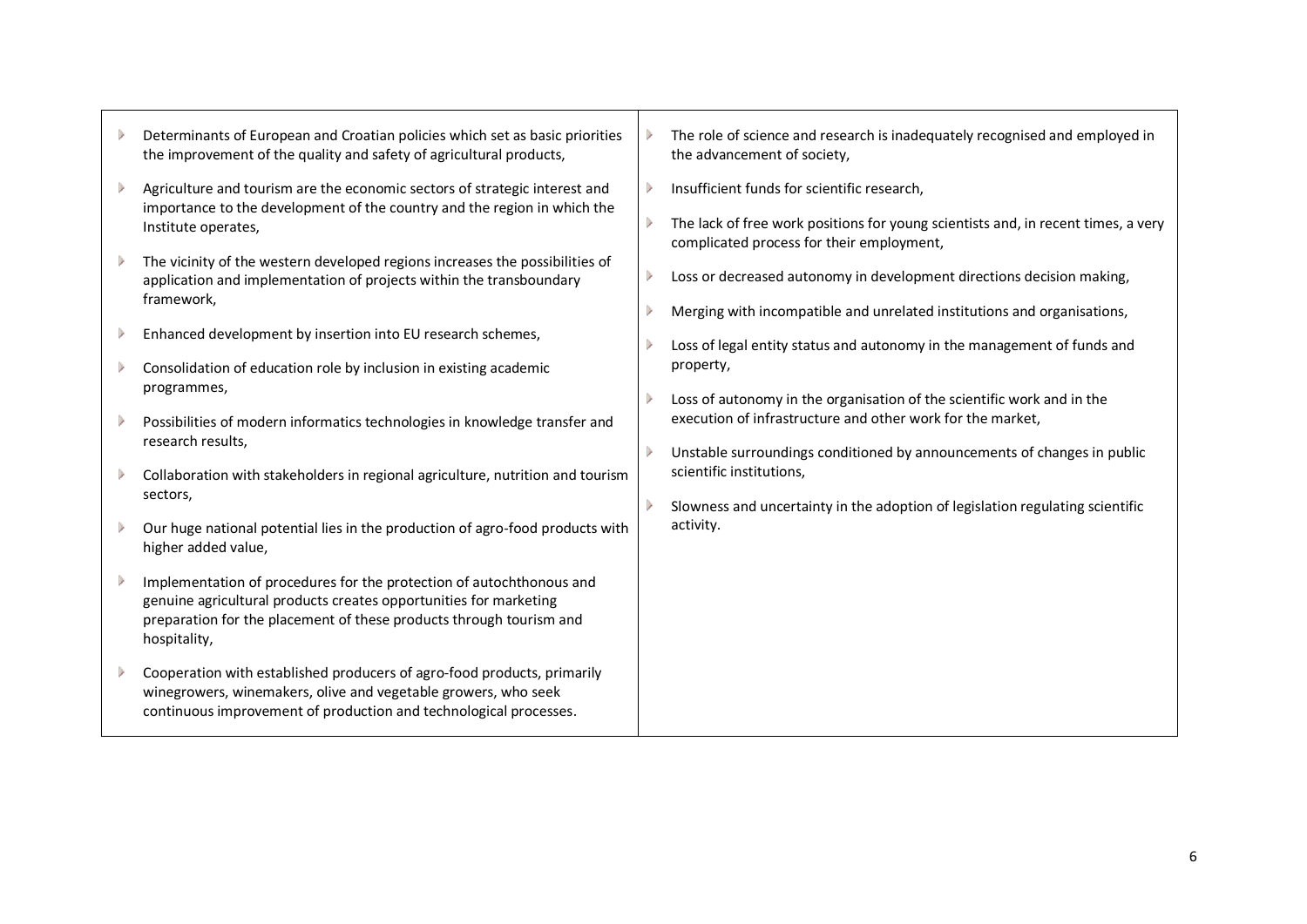## <span id="page-8-0"></span>**Overall objective 1. Enhance the scientific activity, with particular emphasis on applied and development research and knowledge transfer**

The realisation of scientific research and application of achieved results represents the main task of the Institute. The fulfilment of these tasks enables the Institute the role of a precursor to development of strategic industries in the surrounding economy, such as agriculture, food industry and tourism. They imply a more considerate transfer of knowledge, gathered in the Institute, to the regional and national economic flows, in order to meet the challenges of sustainable economic and social growth and environmental protection in a timely manner. It is very important to develop a strong cooperation with Croatian and international institutes and organisations for the quality accomplishment of set tasks. This implies continuous scientific and expert training of staff according to their specialties and the transfer of contemporary scientific achievements in the Institute's scientific and research fields.

Focal points of the scientific and research activities of the Institute, within the scientific activity in the future period, can be described by the following terms:

- a) The characteristics/evaluation of data and preservation of indigenous gene pool of agricultural plants and their products, and the development of new varieties
- b) Optimisation of traditional and the development of new technologies and transfer of knowledge
- c) Sustainable management of ecosystems in the Karst areas
- d) Sustainable agricultural production, environmental protection and space planning
- e) Increase the competitiveness of domestic agriculture
- f) Tourism in rural and other areas

#### *a) The characteristics/evaluation data and preservation of the indigenous gene pool of agricultural plants and their products, and the development of new varieties*

Thanks to favourable climatic and soil conditions, as well as the long tradition of farming in the Mediterranean area, all belonging to the unique ecological population, there are a large number of breeding agricultural plants, ancient indigenous and domesticated varieties of agricultural crops. There are a certain number of these, originally created by natural selection and by choice of domestic peasants, so that they are adapted to the present growing conditions. Modern conventional agriculture, using high-yielding cultivars, gradually suppresses the production of indigenous genotypes. In this way, irrevocable loss of genetic stock and biodiversity occur, indirectly reducing the economic potential of this area. Despite a long tradition of manufacturing and high quality, indigenous products (wine, olive oil, etc.) are only partially evaluated and there is considerable space left for upgrading through defining and highlighting their specific features and diversity as a value added opportunity by which they would be identifiable and competitive in the domestic and foreign markets. That is the reason why work on the preservation of the gene pool is one of the fundamental determinants of the scientific activities of the Institute. Achievement of these goals will be considered by maintaining the existing and constructing new collections of vines, olives and fig trees, and on-going work on gathering, collecting and evaluating the most important agricultural species of fruits and vegetables, as well as various aromatic and medicinal plants.

New requirements for agricultural production sustainable development and market demands necessarily lead to the creation of varieties adapted to the new conditions of agricultural management. The Institute will undertake an active role in these processes.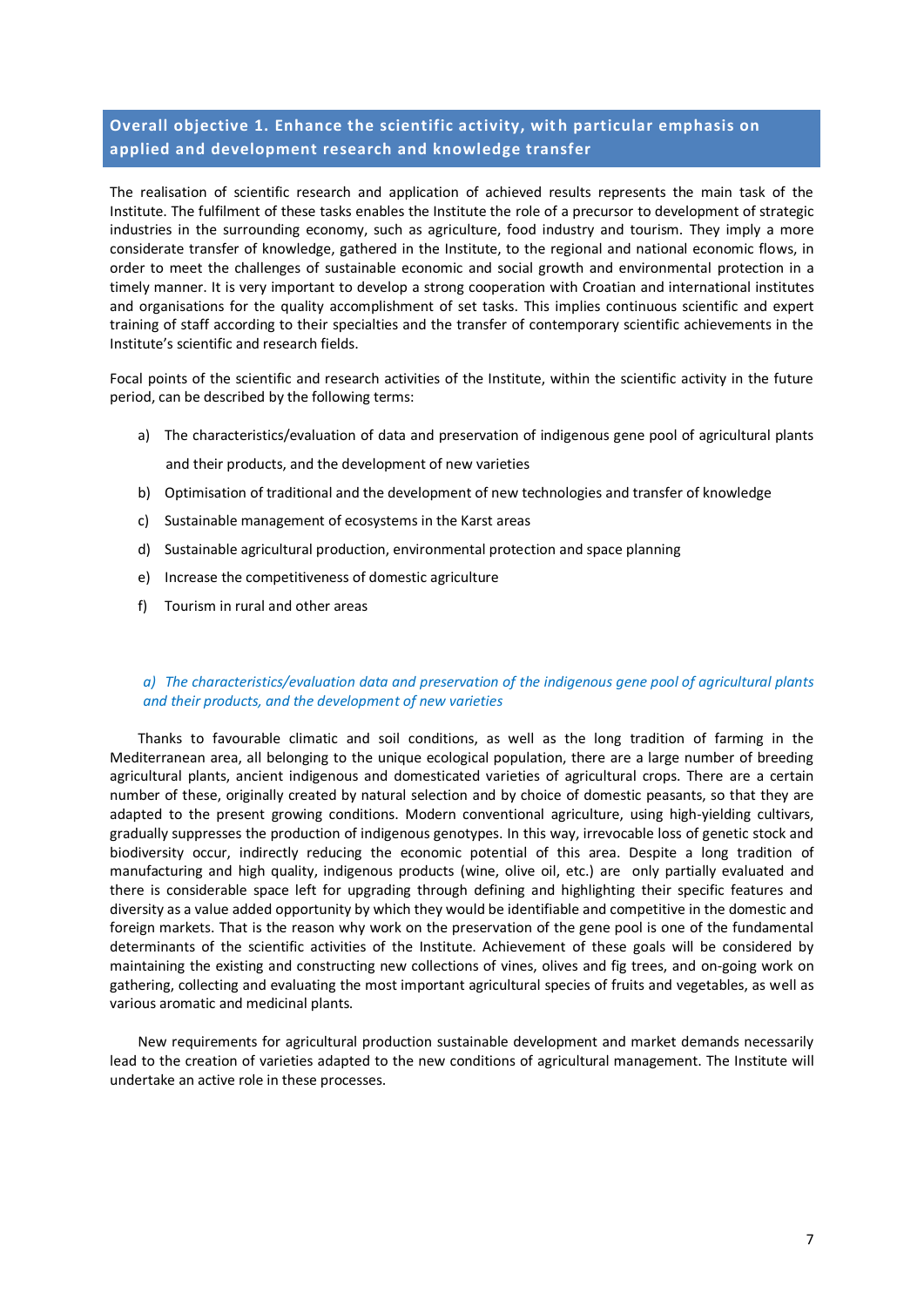#### *b) Optimisation of traditional and the development of new technologies and transfer of knowledge*

The permanent mission of the Institute is the optimisation of modern technology taking into account local, indigenous specific cultivation of crops and the production of agri-food products. Sustainable food production is a way for building competitiveness able to move towards achieving sustainable development, taking into account the specific environmental, socio-economic and cultural issues of the Mediterranean area. By selection and building technology adapted to the potentiality of some indigenous cultures, or varieties, we can significantly affect the quality improvement and obtain identifiable, typical premium products prominent in specific features as well as greater product diversification in future production. The process includes transfer of knowledge and technological, organisational, economic and marketing assistance to the development of farming with an emphasis on sustainable management methods.

#### *c) Sustainable management of ecosystems in the Karst areas*

Soil, water and air are the main sources of food production and their sustainable management is a precondition in the long term development of any area. Due to the use of large quantities of production inputs in conventional agriculture, there is a risk of contamination of space with harmful chemical substances; Karst areas are especially sensitive to this. Therefore it is, in this area, along with the development of agriculture, necessary to find such technological solutions that will, along with the achievement of economically viable returns, take care of the environment and human health, as well as conservation of groundwater in the Karst areas. It can also be assumed that agricultural production development combined with the ordering of the agricultural market could additionally ensure the preservation of people in rural areas and their further economic development.

#### *d) Sustainable agricultural production, environmental protection and space planning*

A sustainable system of food production is probably one of the development models which can ensure profitable agricultural production by preserving the environment, especially preventing the risks of reducing the soil and water quality as well as loss of natural biodiversity. The success of this production needs a broad knowledge and expertise from a range of various disciplines (technology, nutrition, plant protection, etc.), so it is probably the most challenging approach to production. Development of methods and procedures in sustainable production also imply approaching food producers who contribute, in that way, to economic sustainability of production, but also to environmental preservation. Successful methods require an interdisciplinary approach to problem solving. Of great importance for the Institute is research on organic production for the purposes of providing scientific support to groups of producers who opt for this production system.

#### *e) Increase the competitiveness of domestic agriculture*

Continuous monitoring of the social and agro-economic characteristics of farms is necessary in terms of increasing the competitiveness of domestic agriculture and its sustainability. The concept of sustainable development in rural economies is particularly marked in the Mediterranean region of Croatia considering the pronounced fragmentation of rural family possessions and the specific environmental conditions of agricultural production including relief, soil and water, which are also the most common limiting factors of yield intensification. Research of economic considerations aimed at the following: enhancing the efficiency of resources in use, improvement of the production structure of farms and the agro-food system, advancement of the production structure of farms and the agro-food system, stimulating conjecture of local agro-food products, diversification of activities and increased earning power and income on farms, development and management of agricultural investment and more.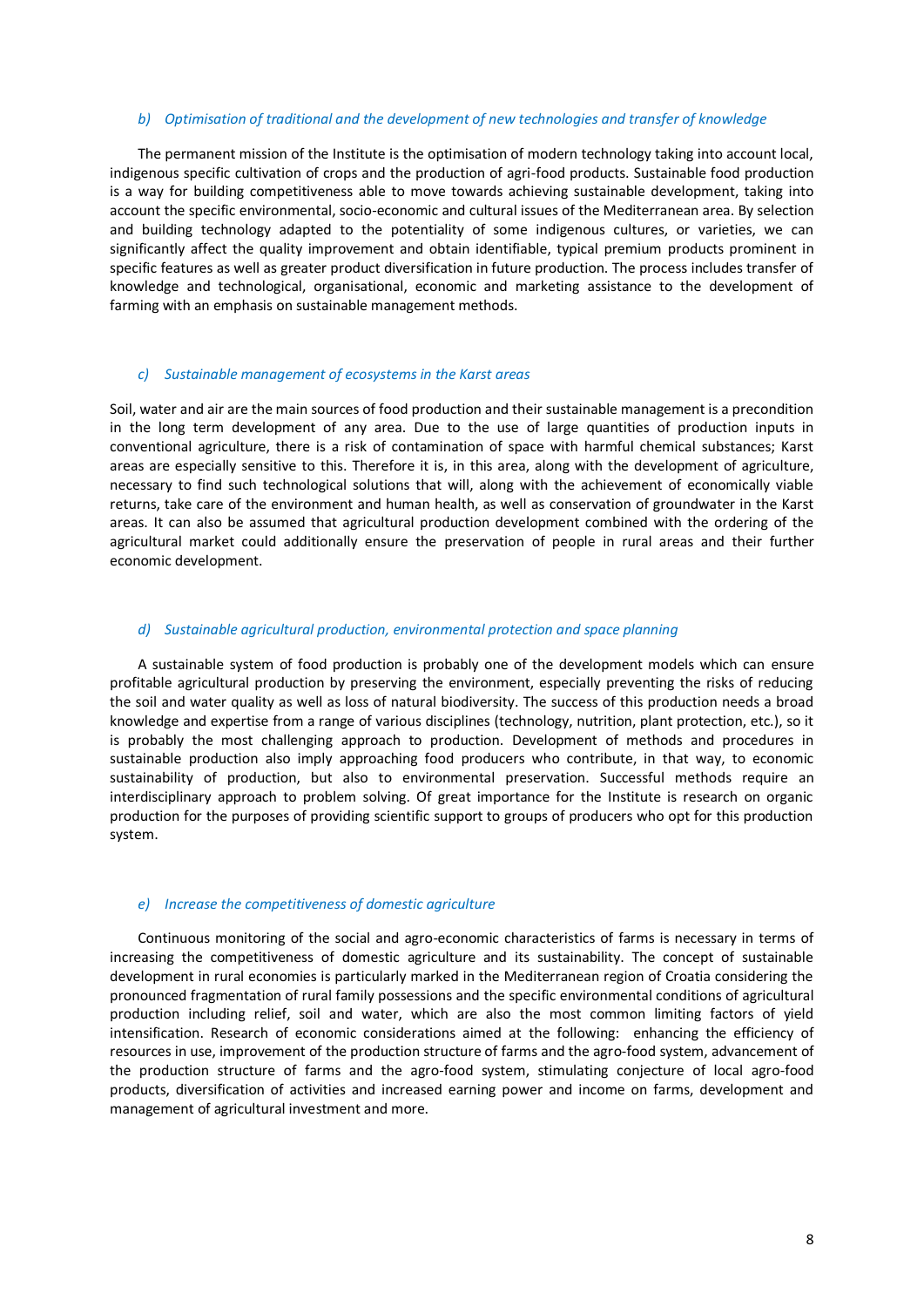#### *f) Tourism in rural and other areas*

The rural areas of the Mediterranean consist of an ecological dimension already preserved as a valuable natural environment and that can be better valorised through sustainable development of different forms of selective tourism, agricultural production and other compatible activities. The comparative advantages for the development of sustainable tourism in rural areas are: nearness of the western origin market, the proximity of the sea, ecological preservation, still poor development, and significant potential for the production and marketing of local food products, products with protected geographical origin and designation of origin, rich cultural and historical heritage and good transport links. Their geographic location, as a resource, contributes to sustainable tourism development. Tourism development in rural areas and its active linking to the coastal area tourism, has to find a model that will contribute to the development of complementary economic activities, with a special focus on agriculture and the production of high quality authentic food and drinks, and their placement within the facilities of local tourism supply, or so called: wine trails, olive oil trails, at fairs, markets and exchanges. Such a development of sustainable tourism is expected to eventually increase the multiplicative effects of activities involved in the tourism offer of rural areas. Creation and development, together with management in the following stages of the tourism product on rural and other areas, represents a very interesting research area, both at the domestic and international levels. It offers a large research area for providing scientific and applicable contribution by the Institute and its researchers.

<span id="page-10-0"></span>*Specific objective 1.1. Provide a higher level of quality of scientific work in the field of agriculture and tourism in rural areas*

Bearing in mind the current natural, social and economic aspects of the environment in which it operates, the regional characteristics of agricultural production and tourism, and the necessity for continuous development of technology, the following scientific directions in the research work of the Institute have been defined: viticulture, oenology, olive growing and olive oil, vegetable crops, agricultural economics, tourism in rural areas, rural development and ecology. Taking into account the current trends, the rapid flow of information, mobility of scientists, new knowledge and interdisciplinary approach that characterises the science of today, the Institute will be open to ideas through the development of other directions of research in the field of biotechnical sciences and social sciences at the Institute.

Scientific research of every scientific specialty will be conducted within the strategic goals of the work of scientific research for the next period, taking into account the specificity of the cadre and infrastructural potential of each scientific specialty.

<span id="page-10-1"></span>*Specific objective 1.2. Realise an active role in the creation and implementation of public policies based on professional scientific results* 

In the planned period the Institute will be involved more actively in the creation and implementation of public professional policy on the basis of knowledge at its disposal in a way that it will be included in the development of local, regional and national development programmes. The results of scientific work must be fully and quickly available to the public and the Institute will present its knowledge actively and in a timely manner at the events that create and carry out the public professional policy.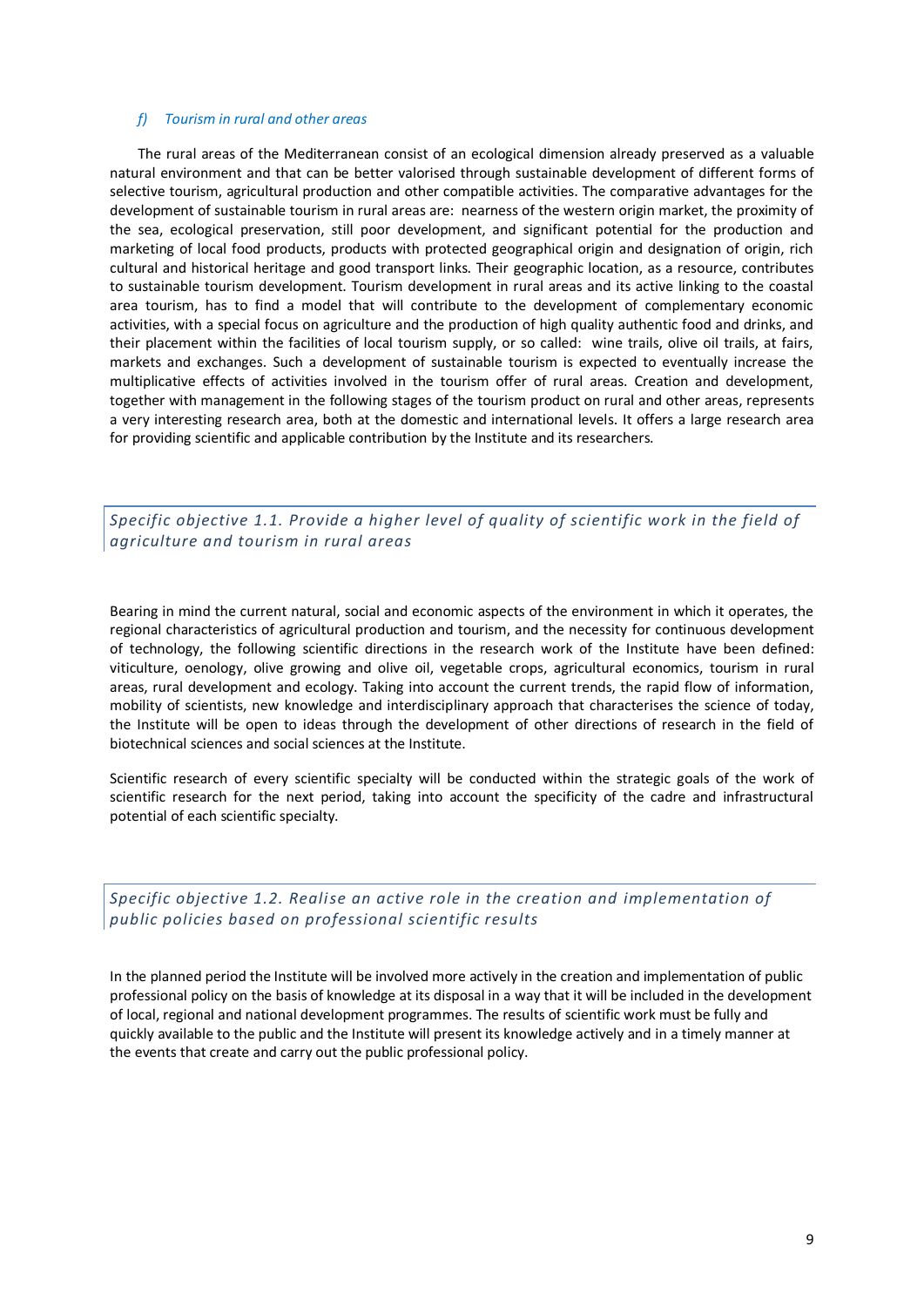The way to achieve the general and specific objectives:

- Continuous investment in education of the scientific and technical personnel
- Encouraging publication in journals ranked in WOS with a higher impact factor
- Registration for national and international competitions
- Improving the scientific and research infrastructure by purchasing new capital equipment and retrofitting of existing laboratories, test facilities and field trials
- Launching a scientific and professional journal
- Optimisation of the organisation with the aim of effective management of human resources and material goods
- Encouraging scientific research in accordance with the needs of economic and social development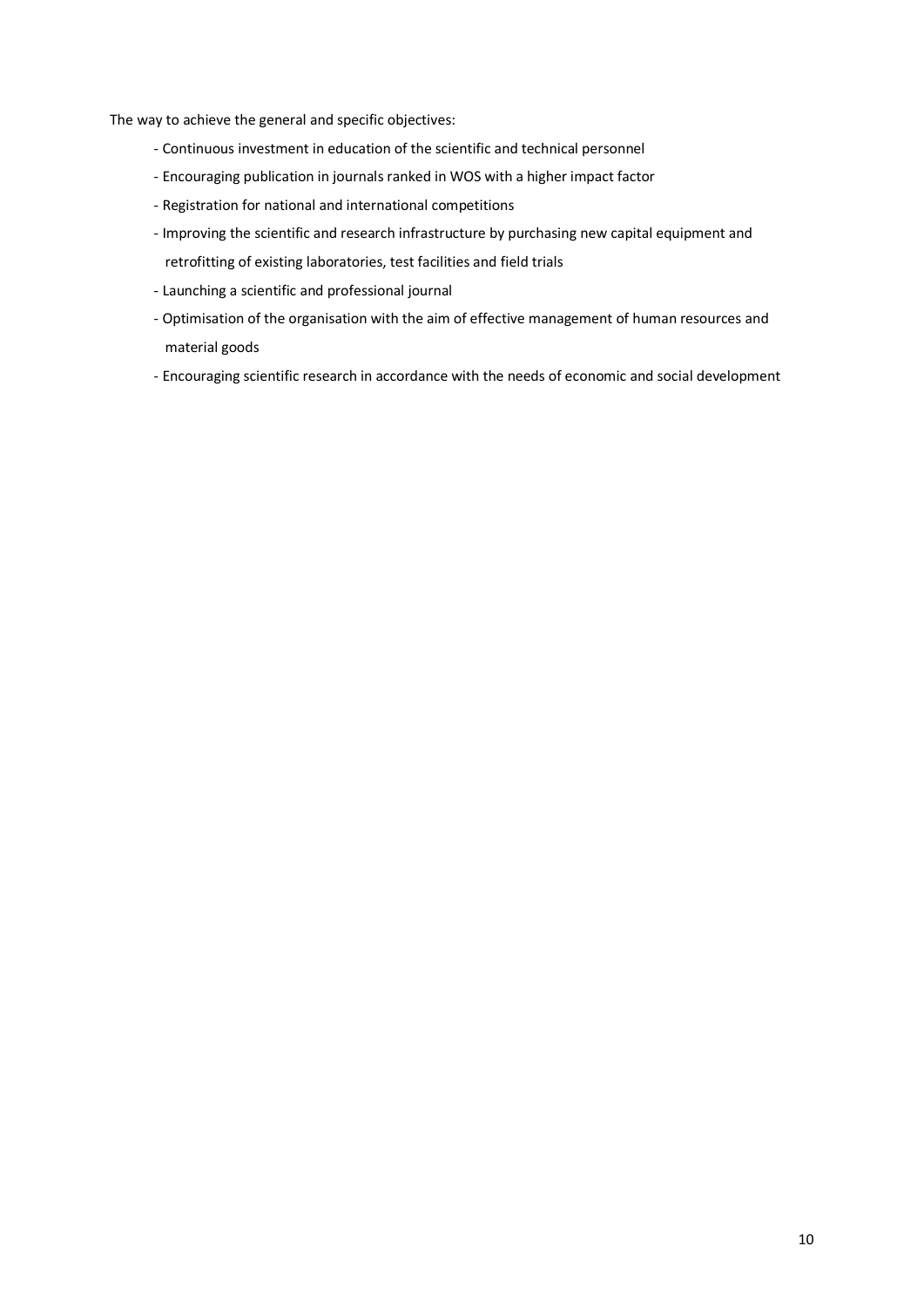## INDICATOR OF RESULTS

Overall objective 1. Enhance the scientific activity, with particular emphasis on applied and development research and knowledge transfer

<span id="page-12-0"></span>

|                                                                                                                                                                          | <b>Indicator of results</b>                                                                              | Unit                   | <b>Basic value</b> | 2013 | 2014 | 2015 | 2016 | 2017           | 2018 |
|--------------------------------------------------------------------------------------------------------------------------------------------------------------------------|----------------------------------------------------------------------------------------------------------|------------------------|--------------------|------|------|------|------|----------------|------|
| Specific<br>objective 1.1.<br>Provide a higher<br>level of quality<br>of scientific<br>work in the field                                                                 | Total number of scientists                                                                               | Number                 | 13                 | 15   | 16   | 17   | 18   | 19             | 20   |
|                                                                                                                                                                          | Total number of scientific projects                                                                      | Number<br>(cumulative) | 5                  | 5    | 6    | 6    | 7    | $\overline{7}$ | 8    |
| of agriculture<br>and tourism in<br>rural areas                                                                                                                          | Total number of published papers indexed in Web<br>of Science                                            | Number                 | 11                 | 13   | 15   | 17   | 19   | 21             | 23   |
|                                                                                                                                                                          | Total number of other scientific and professional<br>papers                                              | Number                 | 36                 | 40   | 42   | 45   | 47   | 50             | 55   |
| Specific<br>objective 1.2.<br>Realise an active<br>role in the<br>creation and<br>implementation<br>of public policies<br>based on<br>professional<br>scientific results | Signed agreements on cooperation with other<br>institutions and organisations                            | Number<br>(cumulative) | 16                 | 19   | 21   | 22   | 23   | 24             | 25   |
|                                                                                                                                                                          | Popularisation of science (number of activities -<br>appearances in the media, lectures at events, etc.) | Number                 | 15                 | 25   | 30   | 35   | 40   | 45             | 55   |
|                                                                                                                                                                          | Number of national committees which involve<br>employees of the Institute                                | Number<br>(cumulative) | $\mathbf{1}$       | 11   | 12   | 13   | 14   | 15             | 16   |
|                                                                                                                                                                          | Number of studies and strategies made at local and<br>national levels                                    | Number                 | $\mathbf{2}$       | 6    | 8    | 8    | 9    | 10             | 10   |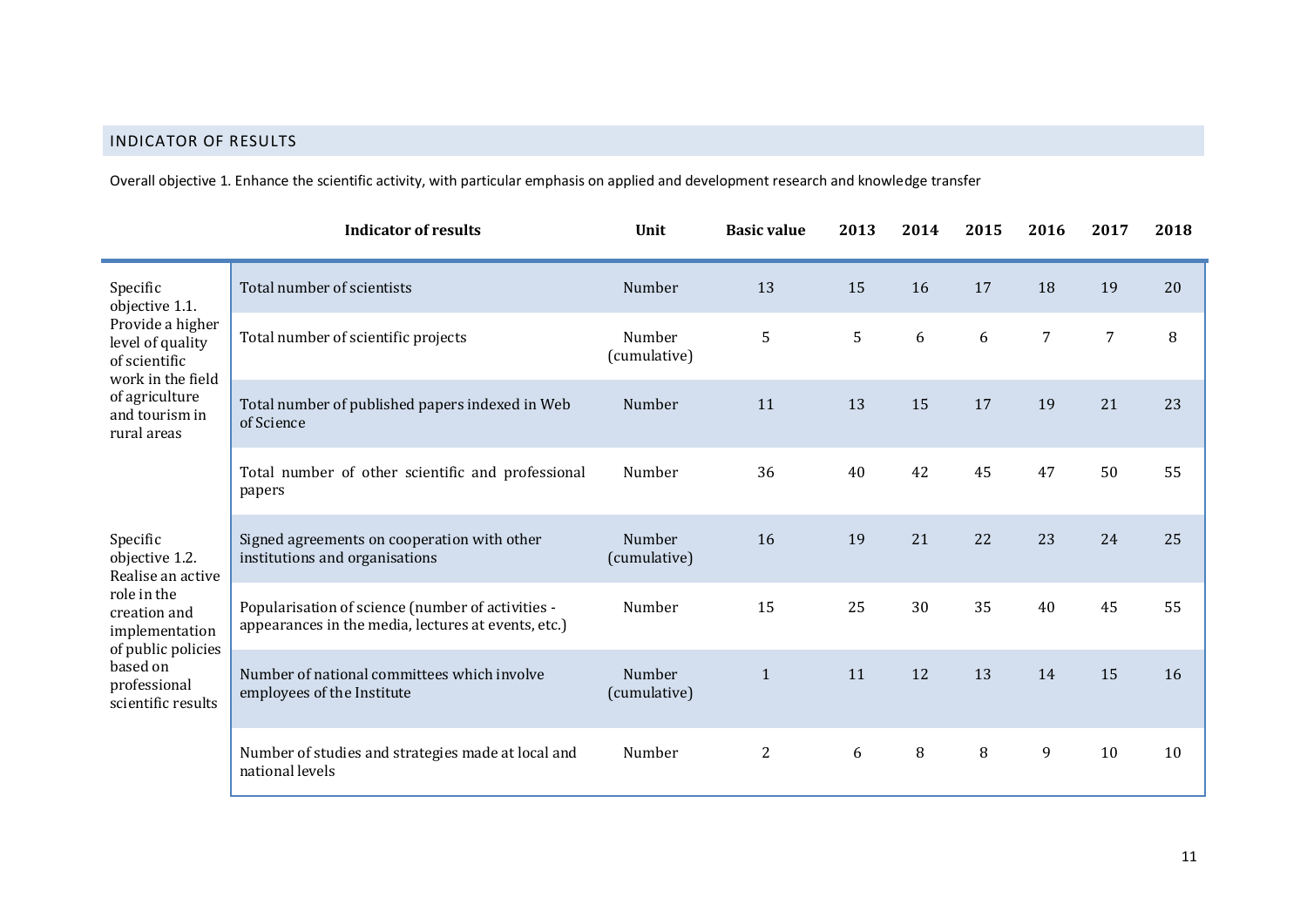<span id="page-13-0"></span>**Overall objective 2. Establish a strong scientific infrastructure as an essential element in creating a complete and functional agro-food system and tourism in rural areas** 

The strengthening of the human and material base of the Institute will be continued through the organisational units in order to establish the Institute as a national research centre of excellence in the areas of agriculture and tourism, and to transfer the knowledge and research results to the economy and society as a whole. Agriculture and tourism, as key strategic industries in this region, cannot be successfully developed in the longterm if there is no adequate scientific and technical background. Consequently, the development of the Institute continues to remain focused on biotechnical and social areas of research.

<span id="page-13-1"></span>*Specific objective 2.1. Provide a higher level of quality work by creating suitable infrastructure (accredited and certified laboratories, sensorial laboratory, collection plantations, field trials)*

The expansion of the material basis of the Institute comes from plans to build a new main building with laboratories and additional facilities, which is subject to comprehensive planning and urban preparation. In addition, the existing facilities and equipment will be continuously modernised, in accordance with the available budget.

<span id="page-13-2"></span>*Specific objective 2.2. Project coordination with other partners in order to make better use of research infrastructure*

Based on the actual Strategic Plan of the Ministry of Science, Education and Sports, the application of joint scientific research projects and collaborative programmes of the European Union with other research institutions and centres of excellence that cover the same scientific research areas will be encouraged, in order to better and more rationally utilise the research equipment.

<span id="page-13-3"></span>*Specific objective 2.3. Establish a centre for the conservation of genetic resources of agricultural and other plants, with particular emphasis on grape vines, olives and vegetables* 

Owing to favourable climatic and soil conditions, as well as the long tradition of cultivation in the Mediterranean area there is an abundant eco population of agricultural plants and ancient indigenous and domesticated varieties of agricultural crops. Since the main aim of the Institute is to deal with scientific research in the field of agriculture, we believe that it is important to form a Centre for the conservation of these plant resources. During the following period we plan to establish a Centre for the conservation of genetic resources of cultivated plants, which includes further expansion of the present Institute's collection plantations of perennial crops (grapevines, olives, figs, almonds, pyrethrum, etc.), and the collection of seeds and regeneration of indigenous vegetable, aromatic and curative plants. Moreover, according to market demand, it will be seeking to create new varieties adapted to the new ecological conditions of management.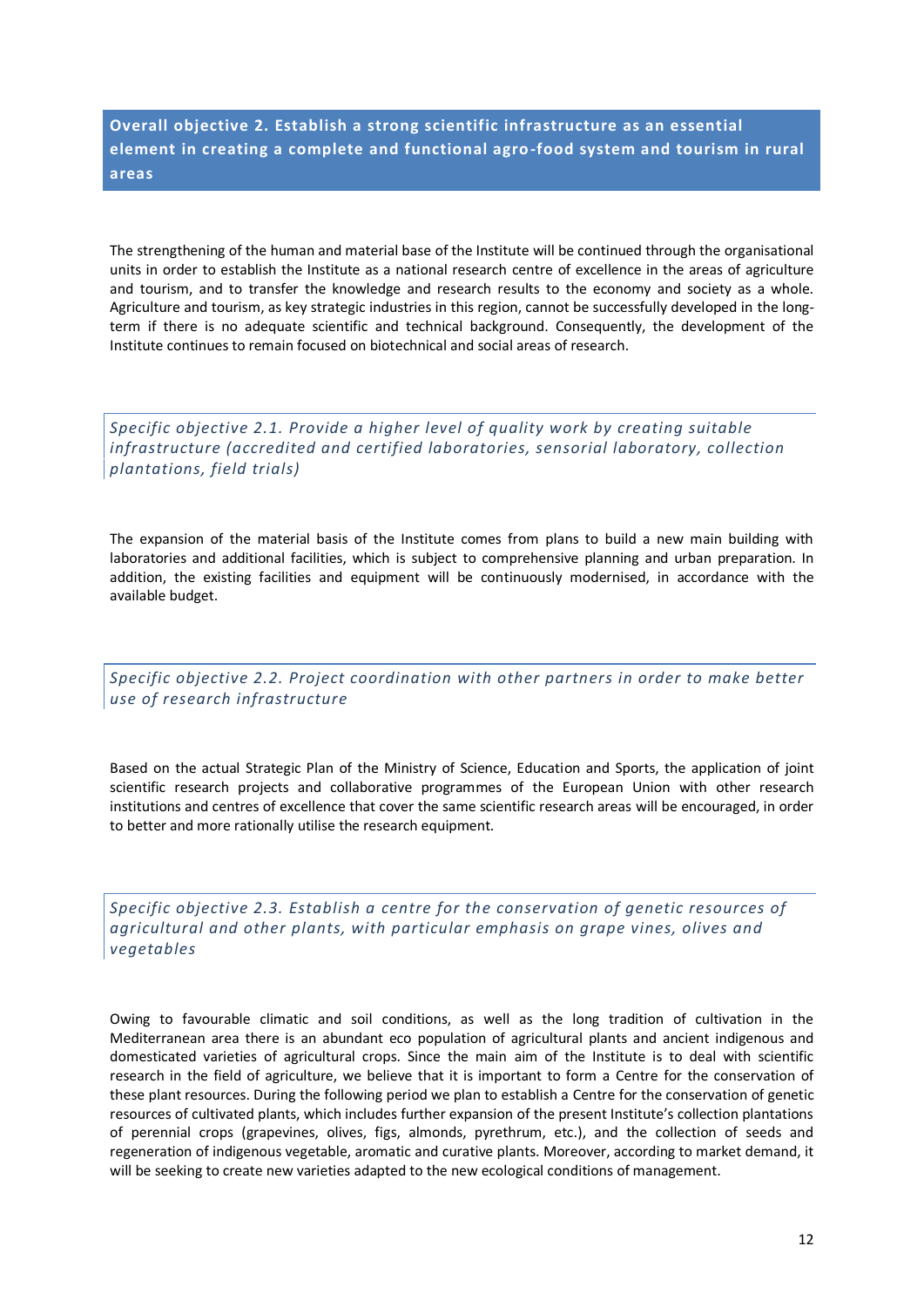<span id="page-14-0"></span>*Specific objective 2.4. Establish a centre to support the development of tourism in rural areas* 

One of the goals of the Institute is to bring knowledge gained by scientific research in the field of tourism, especially tourism in rural areas, in an acceptable way, to the end users. In order to achieve this goal, we plan to arrange a part of the wine cellar so as to preserve the Institute's rich historical collection and to appropriately present this collection to the public. This area would also be used as a Centre for education and support in the field of tourism in rural areas.

Ways to achieve the general and specific objectives:

- Reconstruction of the building of the Institute with supporting services
- Maintenance and upgrading of existing equipment
- Purchase of new capital equipment and equipping existing laboratories
- Maintenance of the vine and olive collection field and fields of other perennial crops and planting new ones
- Regular maintenance and upgrading of existing research facilities ("minivinification" and small size olive mill)
- Construction of greenhouses
- Construction of irrigation systems on experimental areas
- Fencing of the Institute's estates
- Encouraging better use of scientific infrastructure through increased collaboration with other institutions in the country and the world in areas of common scientific interest
- Investment and continuous upgrading of IT infrastructure
- Making of a detailed plan for disposition of the agricultural land of the Institute
- Conduction of sensory analyses (tasting) of agro-food products (wine, olive oil, grape marc distillate, honey, etc.)
- Establishment of a permanent collection of traditional Istrian objects
- Building of a wine cellar with wines of Istria
- The organisation of a scientific, educational, and promotional centre with defined thematic units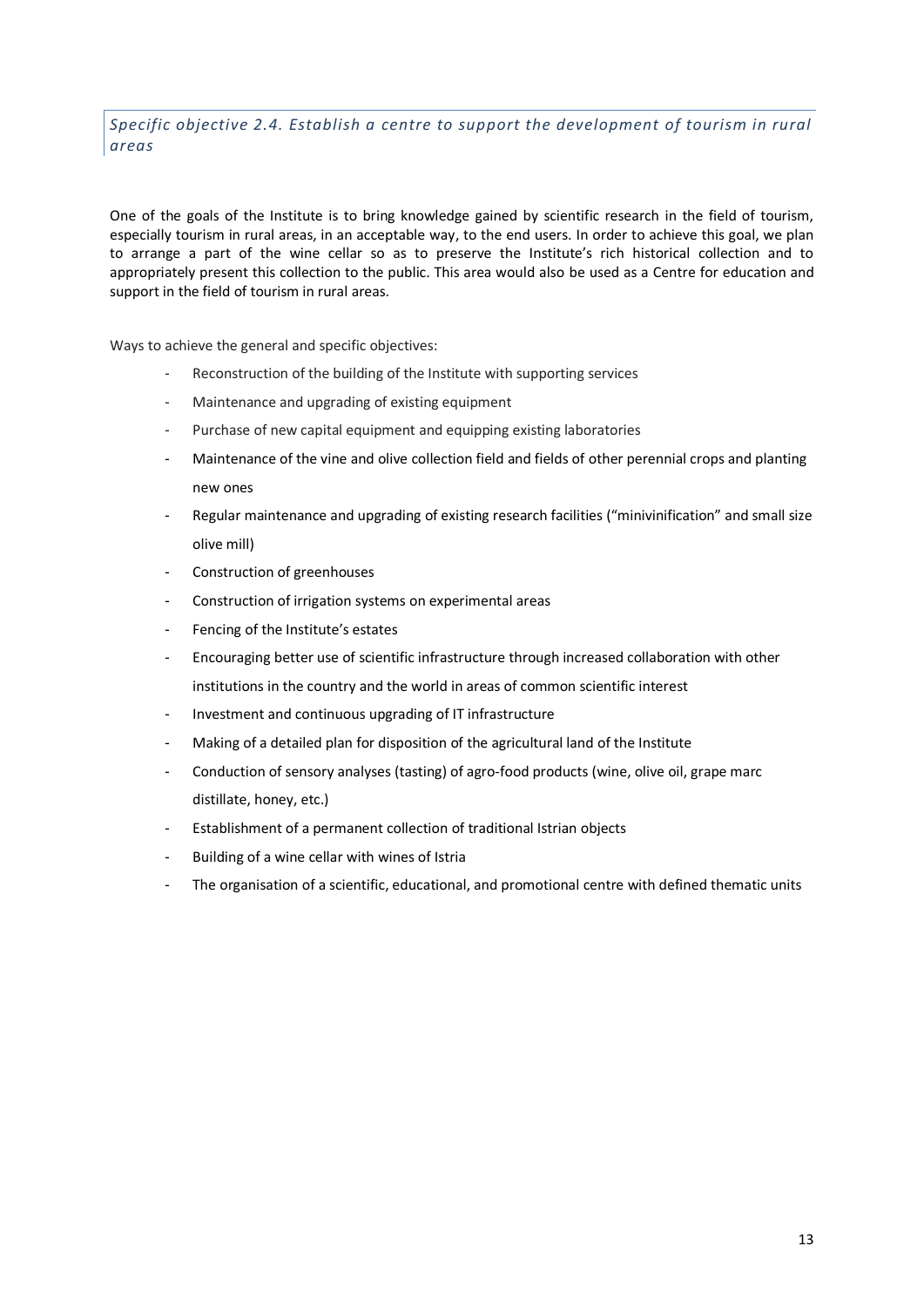Overall objective 2. Establish a strong scientific infrastructure as an essential element in creating a complete and functional agro-food system and tourism in rural areas

<span id="page-15-0"></span>

|                                                                                                                                     | <b>Indicator of results</b>                                                                      | Unit                   | <b>Basic value</b> | 2013           | 2014           | 2015           | 2016 | 2017 | 2018 |
|-------------------------------------------------------------------------------------------------------------------------------------|--------------------------------------------------------------------------------------------------|------------------------|--------------------|----------------|----------------|----------------|------|------|------|
| Specific objective 2.1. Provide<br>a higher level of quality work<br>by creating suitable                                           | Increase of experimental area<br>for perennial crops                                             | Crop surface<br>(ha)   | 3.10               | 3.33           | 3.80           | 3.80           | 4.25 | 4.25 | 5.10 |
| infrastructure (accredited and<br>certified laboratories,<br>sensorial laboratory,<br>collection plantations, field<br>trials)      | Number of contracts for<br>performing scientific and<br>professional activities on the<br>market | Number<br>(cumulative) | 12                 | 20             | 22             | 24             | 25   | 26   | 27   |
|                                                                                                                                     | Share of income from<br>providing services on the<br>market in total income                      | Share $(\%)$           | 15                 | 20             | 25             | 30             | 35   | 40   | 45   |
|                                                                                                                                     | Number of accredited and<br>licensed laboratories                                                | Number<br>(cumulative) | $\overline{2}$     | $\overline{2}$ | $\overline{c}$ | $\overline{2}$ | 3    | 3    | 3    |
|                                                                                                                                     | Number of accredited<br>methods                                                                  | Number<br>(cumulative) | 28                 | 28             | 28             | 30             | 30   | 32   | 32   |
|                                                                                                                                     | Number of laboratory<br>services                                                                 | Number<br>(cumulative) | 84                 | 84             | 89             | 93             | 96   | 100  | 103  |
| Specific objective 2.2. Project<br>coordination with other<br>partners in order to make<br>better use of research<br>infrastructure | Number of research projects<br>with other subjects                                               | Number<br>(cumulative) | $\overline{2}$     | 2              | $\overline{4}$ | 6              | 10   | 12   | 15   |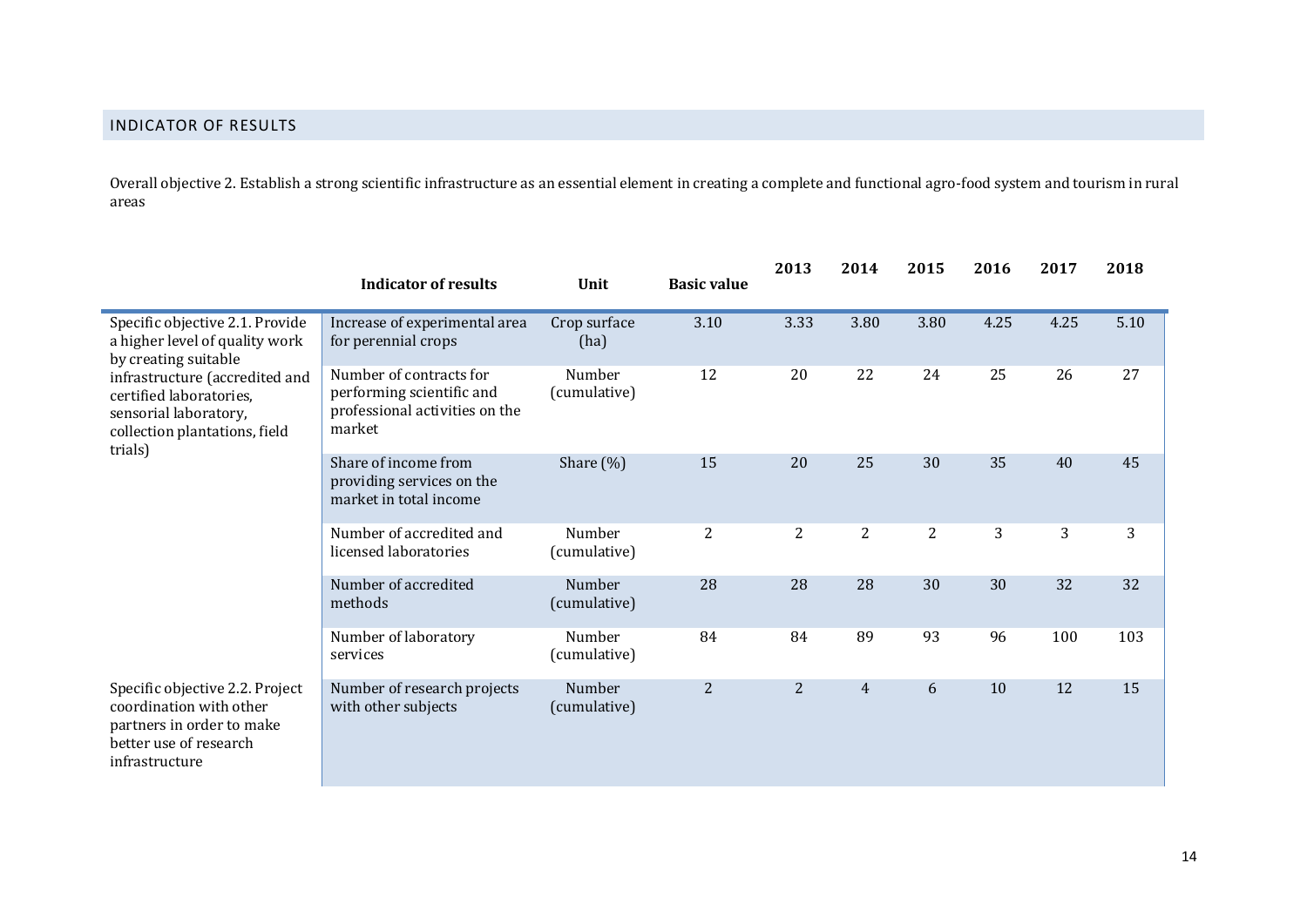| Specific objective 2.3.<br>Establish a centre for the<br>conservation of genetic<br>resources of agricultural and<br>other plants, with particular<br>emphasis on grape vines,<br>olives and vegetables | To establish and organise the<br>work of the centre for the<br>conservation of genetic<br>resources of agricultural and<br>other plants | Number<br>(cumulative) | $\boldsymbol{0}$ |  |  |  |
|---------------------------------------------------------------------------------------------------------------------------------------------------------------------------------------------------------|-----------------------------------------------------------------------------------------------------------------------------------------|------------------------|------------------|--|--|--|
| Specific objective 2.4.<br>Establish a centre to support<br>the development of tourism in<br>rural areas                                                                                                | To establish and organise the<br>work of a support centre for<br>tourism development in rural<br>areas                                  | Number<br>(cumulative) | $\theta$         |  |  |  |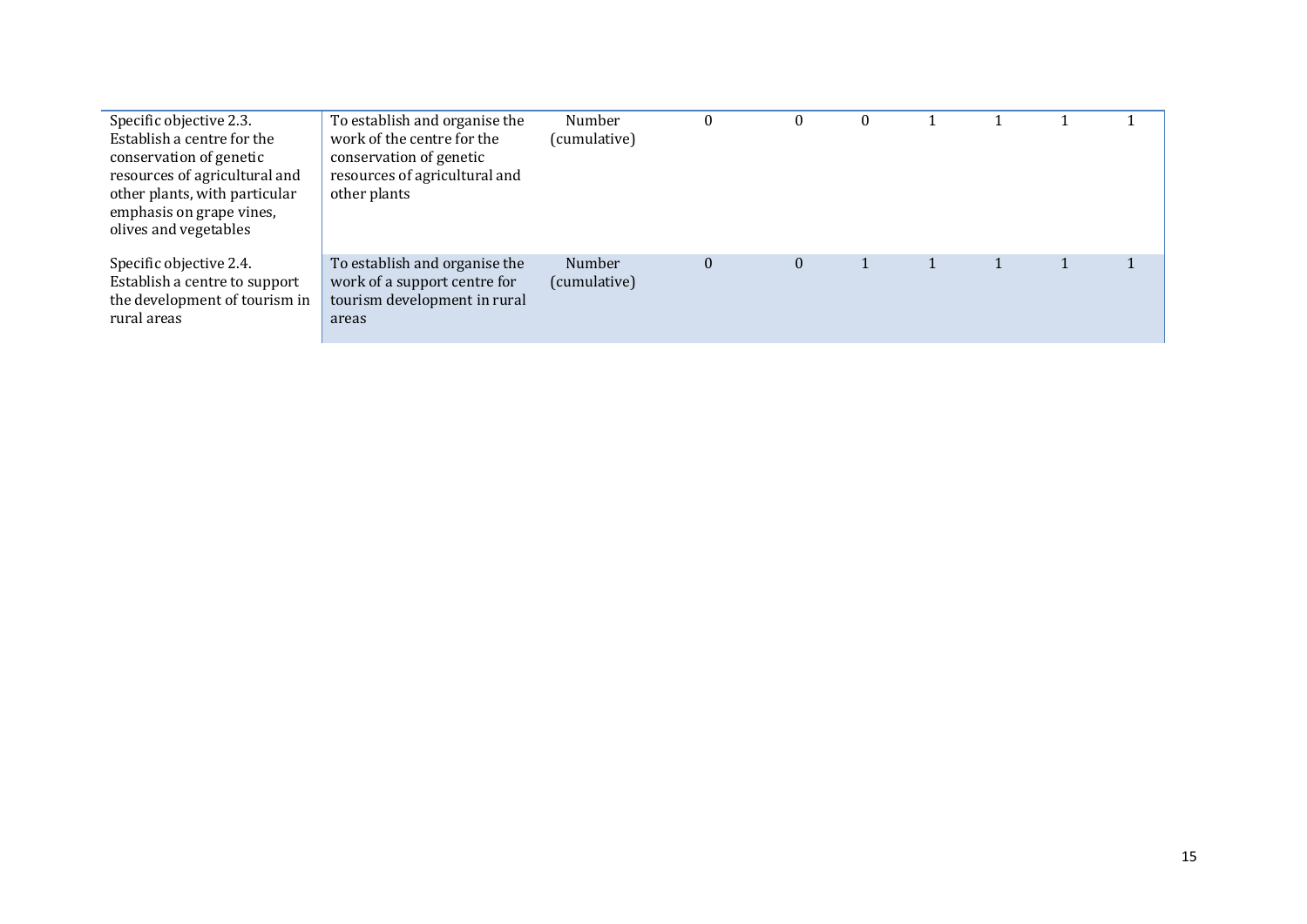## <span id="page-17-0"></span>**Overall objective 3. Developing human resources and strengthening of international cooperation**

A high quality science system that is capable to develop and launch innovative technologies and processes is based on competent and competitive human resources, which are characterised by intellectual curiosity, creativity, knowledge and motivation.

## <span id="page-17-1"></span>*Specific objective 3.1. Encourage mobility and develop human resources in the Institute*

We will continuously work towards professional, scientific and cognitive specialisation of the existing scientific and expert personnel, attracting and initiating permanent collaboration with eminent scientists from the country and abroad, as well as hiring new scientists and experts. The objective of the Institute is to increase the number of scientific job positions in order to continue to perform the role of a public research institute, not only in quantitative terms but by keeping in focus the qualifications and expertise of potential employees, as well as their compatibility with the values promoted by the Institute. In the interests of strengthening the human dimension of the Institute, the mobility of researchers will be encouraged, particularly that of young research fellows through additional international specialisation, with the support of programmes provided by the Ministry of Science, Education and Sports, the Agency for Mobility and EU Programmes, and EURAXESS centre.

## <span id="page-17-2"></span>*Specific objective 3.2. Encouraging international cooperation and collaboration with industry*

Following the accession of the Republic of Croatia to the European Union, even more opportunities for participation in the European scientific research areas will open up. Accordingly, the submission of projects in the European research framework programmes funding within the Seventh Framework Programme of the European Community for Research and Technological Development (FP7), as well as Horizon 2020 - The EU Framework Programme for Research and Innovation, will be encouraged. With the support of the relevant institutions, it will be encouraged to continue to host foreign scientists to work on research projects at the Institute, in accordance with prescribed procedures and regulations.

Ways to achieve the general and specific objectives:

- Generation of new scientific and expert (technical) workplaces,
- Attraction of already recognised scientists to work at the Institute,
- Advancement in positions on a regular basis.
- Successful and timely preparation of doctoral theses,
- Encouraging visits for doctoral studies to internationally recognised institutions,
- Encouraging shorter and longer training in internationally recognised institutions,
- Encouraging mobility of scientists and international cooperation,
- Encouraging all employees for training and further education within their working fields,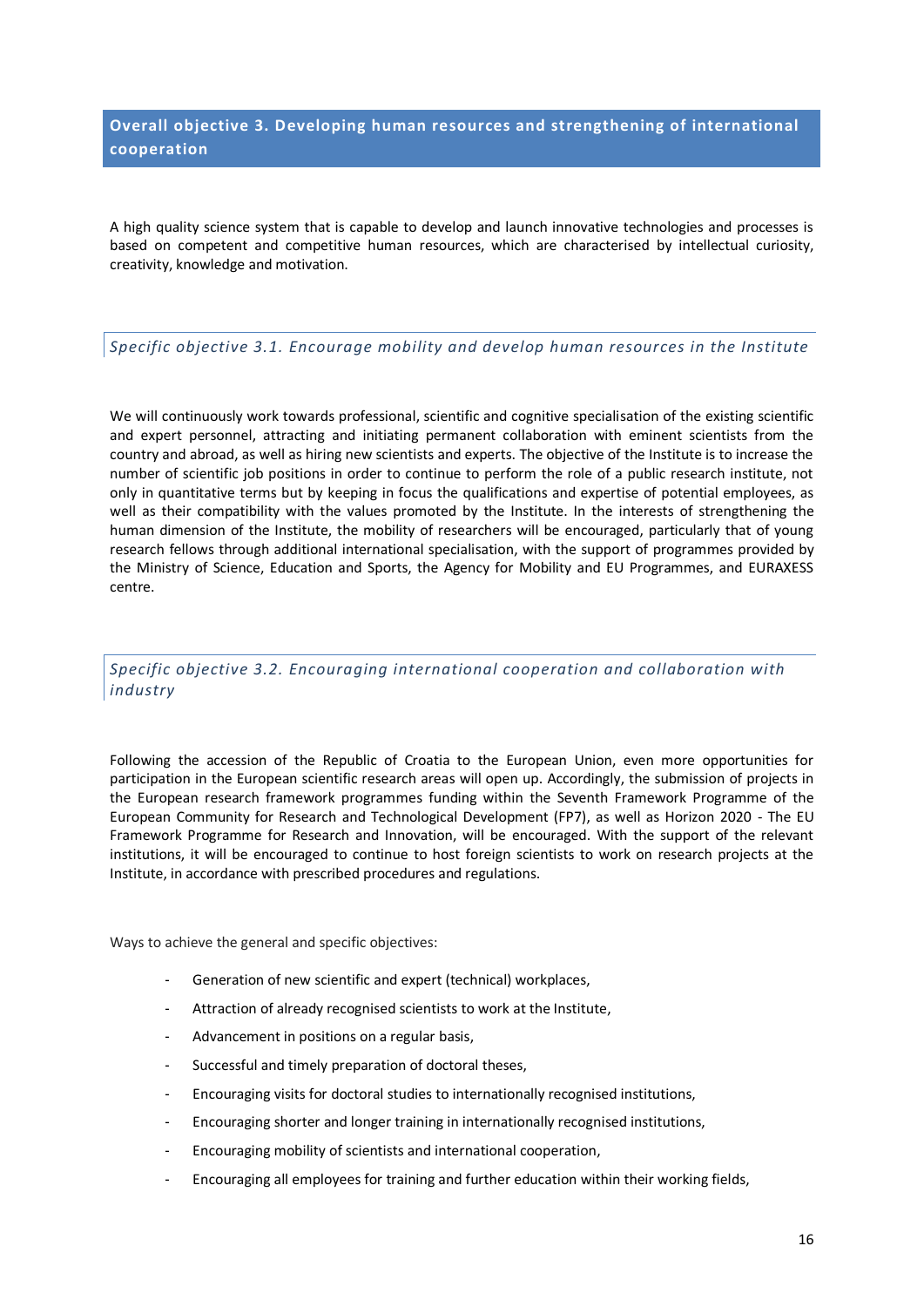- Encouraging the presentation of individual ideas as well as encouraging teamwork,
- Participation in relevant international conferences,
- Participation in the organisation and holding of meetings and workshops with international character,
- Encouraging employees to leave for shorter and longer specialisation abroad,
- Applying of joint projects in collaboration with recognised international research institutions,
- Applying for project tenders that strengthen links with the industry,
- Significant involvement in transitional economic trends and in the creation of development programmes at all national levels,
- Encouraging Institute's employees to strengthen links between the Institute and industry,
- Organisation of "Days of Open Doors" of the Institute and introduction of businessmen to the activities of the Institute,
- Involvement of the Institute as a destination for tourist tours (wine and olive oil tasting, harvest of agricultural products).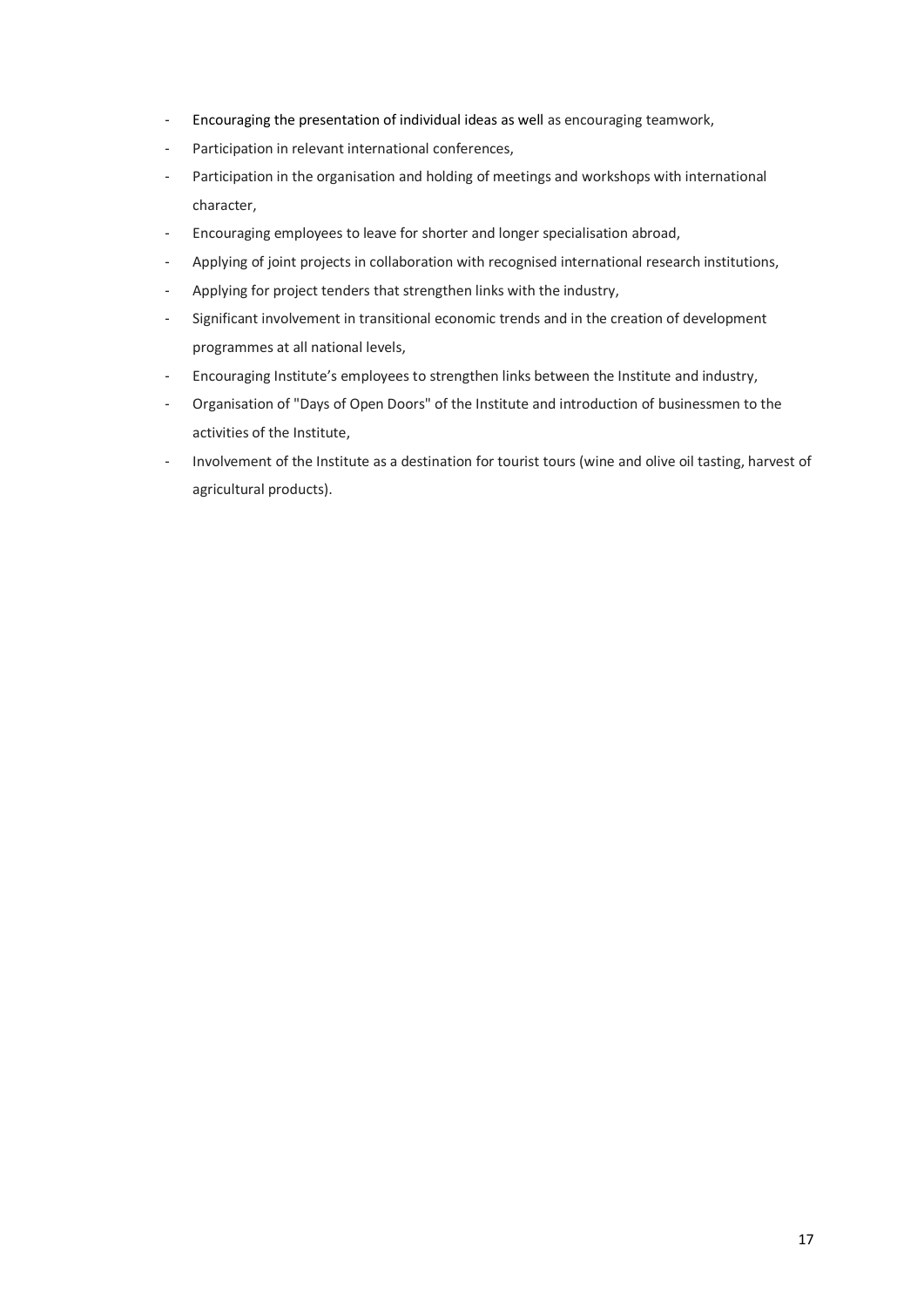## INDICATOR OF RESULTS

Overall objective 3. Developing human resources and strengthening of international cooperation

<span id="page-19-0"></span>

|                                                                                                        | <b>Indicator of results</b>                                                                       | Unit          | <b>Basic value</b> | 2013           | 2014           | 2015           | 2016           | 2017           | 2018           |
|--------------------------------------------------------------------------------------------------------|---------------------------------------------------------------------------------------------------|---------------|--------------------|----------------|----------------|----------------|----------------|----------------|----------------|
| Specific objective 3.1.<br>Encourage mobility and<br>develop human resources in<br>the Institute       | Total number of young researchers                                                                 | Number        | $\,8\,$            | $\,8\,$        | 8              | 8              | 8              | $\,8\,$        | $\,8\,$        |
|                                                                                                        | New PhDs                                                                                          | Number        | $\overline{2}$     | 3              | $\mathbf{1}$   | $\overline{2}$ | $\mathbf{1}$   | $\mathbf{1}$   | $\mathbf{1}$   |
|                                                                                                        | Number of researchers who have spent<br>at least one month in foreign institutions<br>during year | Number        | $\mathbf 0$        | $\overline{2}$ | $\overline{2}$ | $\overline{2}$ | $\overline{2}$ | $\overline{2}$ | $\overline{3}$ |
|                                                                                                        | Number of incoming mobility                                                                       | Number        | $\mathbf 1$        | $\mathbf{1}$   | $\mathbf{1}$   | $\mathbf{1}$   | $\mathbf{1}$   | $\mathbf{1}$   | $\mathbf 1$    |
|                                                                                                        | Total number of professional associates                                                           | <b>Number</b> | $\mathsf{3}$       | $\overline{3}$ | $\overline{4}$ | $\overline{4}$ | $\overline{4}$ | 5              | 5              |
|                                                                                                        | Total number of technical associates                                                              | Number        | 6                  | 6              | 6              | 6              | 7              | $\overline{7}$ | $\overline{7}$ |
| Specific objective 3.2.<br>Encouraging international<br>cooperation and collaboration<br>with industry | Number of research projects with other<br>institutions, economy and local<br>communities          | Number        | $\overline{2}$     | $\overline{2}$ | $\overline{4}$ | 6              | 8              | 10             | 12             |
|                                                                                                        | Number of international projects                                                                  | Number        | $\mathbf{1}$       | 3              | 5              | 5              | 6              | $\overline{7}$ | 8              |
|                                                                                                        | Number of contracted domestic projects                                                            | <b>Number</b> | $\overline{2}$     | 6              | 8              | 10             | 12             | 14             | 16             |